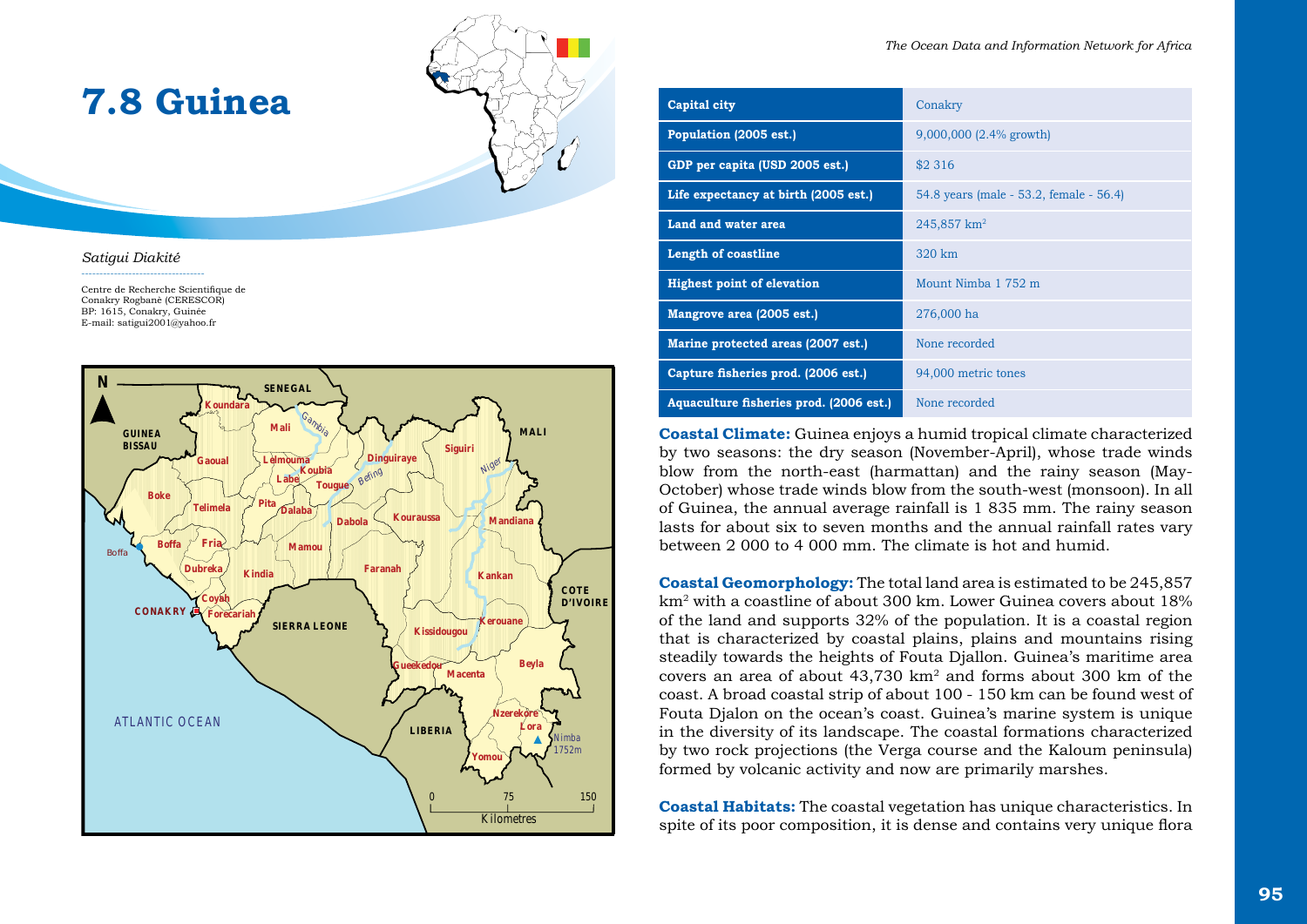and fauna (mangroves). From an ecological point of view, the coastal zone it is located in the 'rivers of the south'- a natural area that extends from Gambia to Sierra Leone. Crossed by many rivers, most of which descend from Fouta Djalon, the marshes cover a surface of 360,000 ha of which about 260,000 ha consists of mangrove – comprising one of the most important of these areas in west Africa. These mangroves are characterized by a halophilous vegetation made up of trees which grow in the upper inter tidal part of the land and herbaceous plants, which are a very rich medium, very dynamic and are quite significant. The mangrove has for a long time been exploited by the local population (Oliver Rue, 1994).

**Coastal Currents and tides:** The major currents of Guinea are the Canary current, the Alizé current, and the Gulf of Guinea current. The gulf of Guinea current is the counter current to Alizé.

**Coastal Observations:** The coastal observation programmes in Guinea are directed towards monitoring: 1) climate, 2) the continental shelf, and 3) mangroves. The programmes of observation undertake:

- Evaluation of annual and total solar radiation averages, clouds, atmospheric pollution or changes in the country
- Monitor the annual the radioactive processes
- Monitor annual migrations and inter-tropical convergence this has made it possible to undertake rainfall forecasting
- Monthly, seasonal, synoptic and inter-annual hydro-physical and hydro-chemical variability
- Monitoring of the major currents of Guinea, and upwelling events
- Taxonomic composition of plankton and the development of its space-time distribution and seasonal dynamics according to the structure and movement of the water masses
- Concentration and spatial distribution of chlorophyll and primary production

**Ports and Harbours:** The principal port of Guinea is Conakry, with secondary ports of Benty and Kamsar. In addition, there are 65 fishing ports along the coast.



*Figure 1. Guinean fishermen deploying their fishing nets.* 

**Coastal Economy:** The coastal economy is based on agricultural and industrial products, fish, as well as mineral resources. The rural economy is an integral element in the economic and social dynamics of Guinea's maritime economy

The coastal administrative region is approximately 150 km wide boarded by the Fouta-Djalon plateau to the east. Due to the presence of the capital city, Conakry, about 36%, almost 2.5 million inhabitants (or 1.4 million inhabitants and 20% of the total population reside in the coastal zone, a considerable portion of the economic activity of the country takes place there.

**Fisheries:** In Guinea, three types of fishing are practiced; artisanal fishing, industrial fishing and semi-industrial fishing. Data and information on fisheries in Guinea is summarized in the Guinea atlas of fisheries in the form of maps and figures by the departments of fishing and the other technical institutions collaborating with the Department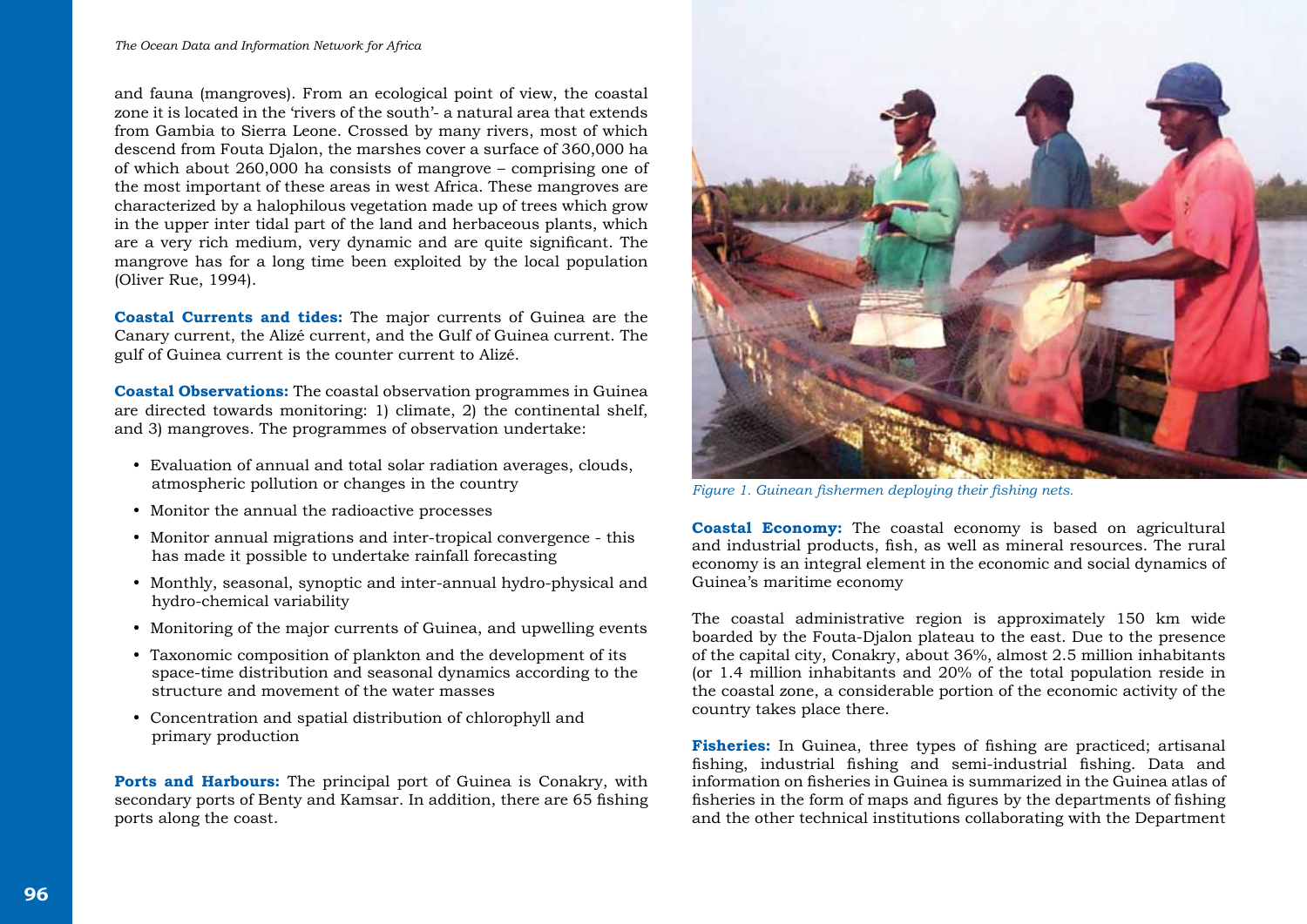of Fishing. This includes information on: the Exclusive Economic Zone (EEZ), sediments, salinity, temperature, and demersal artisanal and industrial fisheries.

**Mineral Resources:** The mineral resources are varied (bauxite, gold, diamond, iron etc). The mining sector contributes about 20% to the GDP and represents by itself about 80% of products for export and 29% of products for domestic use. The extraction of materials for construction is also an important mining activity. Guinea is a country with great mineral wealth. There is a need for greater economic and technological investment in order to get more value from its mineral resources.

**Agricultural Products:** The agricultural products in the lower part of Guinea are of two types: agro-industrial and local scale farming. The agro-industrial products include: bananas, palm tree oil, mangoes, pineapples, and coconuts. The local scale farming for local consumption include: rice, maize, potatoes, manioc, the arachidela mango, vegetables and oranges. Crisis has occurred when the local scale farming does not satisfy family needs. This insecurity leads to chief breadwinners of the family undertaking activities in other sectors to meet the families' financial obligations. In such cases, it is possible to maintain an agricultural culture within the family unit, financed by the extra monetary activities.

**Other Marine Resources:** The other marine resources in the marine and coastal environment include mining and energy resources that have not yet been utilized. Mangrove resources contribute, to a large extent, to the economy of the coastal area and the country in general.

## **ADDRESSING KEY COASTAL ISSUES AND HOT SPOTS**

The natural resources of Guinea show signs of over exploitation and degradation for several reasons. Because of their economic and social importance, their management for access and exploitation, and protection has become priority. Accordingly, there has been the creation of reserves, natural parks and artificial reefs in order to safeguard their sustainability.

Mangroves habitats along the coast are a particular example of the

difficulties faced in managing natural resources in Guinea. The mangrove forests are used in the construction industry and in the manufacture of the small fishing boats. They are also used for construction and as coal in households. The increasing demand for wood-energy and arable land has arisen as a result of an increase in human pressure. The result is the deforestation of this natural environment and degradation of the ecosystem. These competing needs make the management of the mangroves, and the coastal area more broadly, difficult. This problem can be resolved by involving all the principal actors involved in maintaining the ecosystem of the area, including the local population that live there.

# **DEVELOPMENT AND ACHIEVEMENTS OF THE NODC**

The Centre de Recherche Scientifique de Conakry Rogbanè (CERESCOR) is the focal point for the NODC in Guinea: the Centre National des Données Océanographiques (CNDO). CERESCOR is a public scientific and technical institution that is under the supervision of the Ministry of Scientific and Technical Research.



*Figure 2. The CERESCOR research centre.*